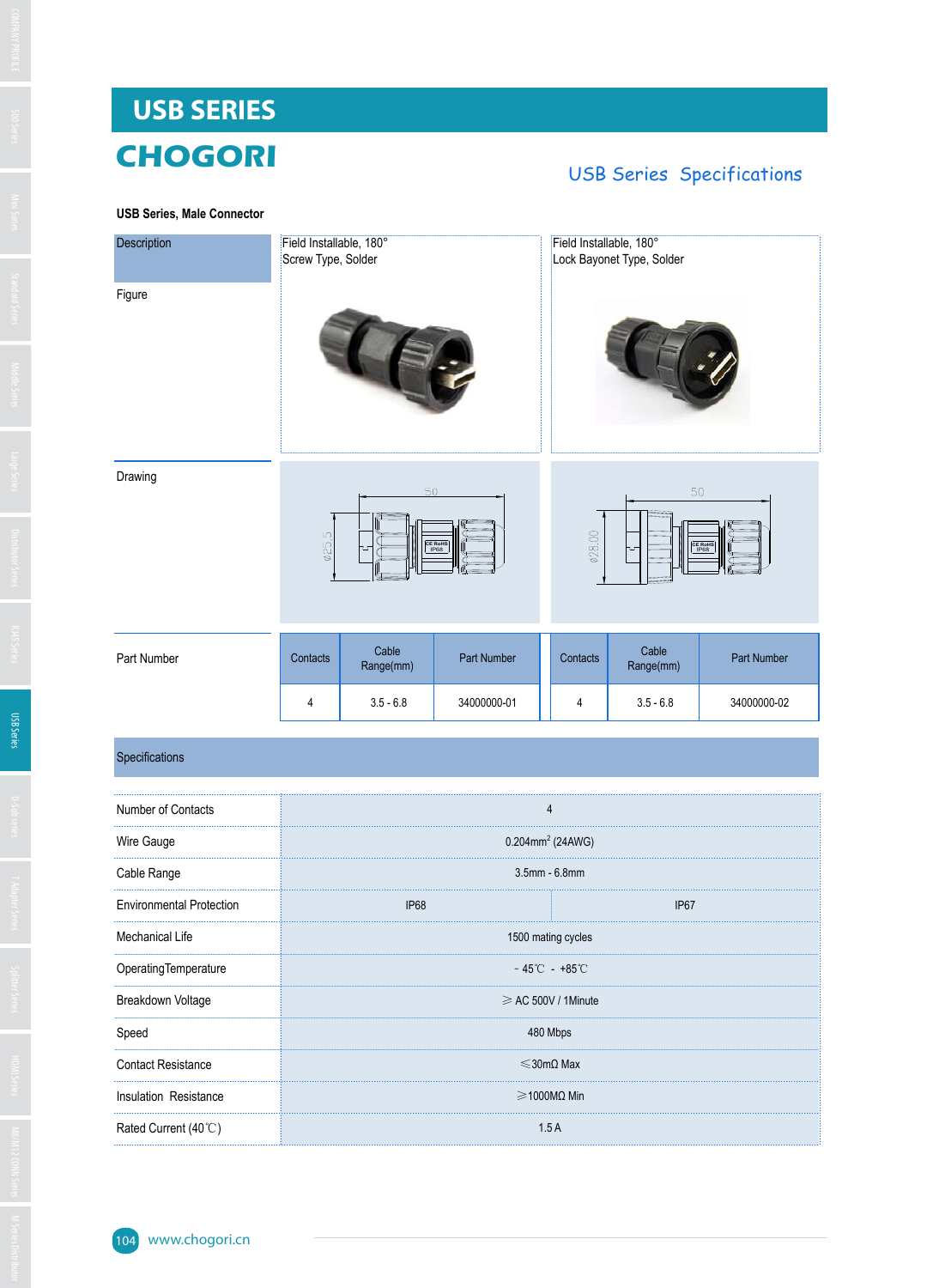# M Series HDMI Series HDMI Series HDMI Series HDMI Series HDMI Series T Adapter Series Large Series Large Series Large Series Distributor Series Large Series Large Series Distributor Series Distributor Series Distributor Se

**USB SERIES**

# **CHOGORI** USB Series Specifications

**USB Series, Panel Mount**

| Description | Panel Front Mount,<br>Screw Type, PCB                                                           |                                                                                       | Panel Front Mount,<br>Lock Bayonet Tyope, PCB                                        |                                                                                         |
|-------------|-------------------------------------------------------------------------------------------------|---------------------------------------------------------------------------------------|--------------------------------------------------------------------------------------|-----------------------------------------------------------------------------------------|
| Figure      |                                                                                                 |                                                                                       |                                                                                      |                                                                                         |
| Drawing     | 19.4<br>$*20.8$<br>Panel Cut-Dut<br>Front Panel Mount 前装式<br>Panel Thickness 面板厚度<br>Max:4.0 mm | 21.50<br>4.50<br>26.40<br>10.16<br>4.25<br>5.08<br>$5 * 01.20$<br>G4321<br>PCB Layout | 23.4<br>Panel Cut-Out<br>Front Panel Mount 前装式<br>Panel Thickness 面板厚度<br>Max:4.5 mm | 20,3<br>6<br>$*25.4$<br>ø32<br>10.16<br>4.25<br>5.08<br>$5 * 01.20$<br>32<br>PCB Layout |
| Part Number | Contacts                                                                                        | Part Number                                                                           | Contacts                                                                             | Part Number                                                                             |
|             | 4                                                                                               | 34000000-03                                                                           | 4                                                                                    | 34000000-04                                                                             |

### Specifications

| Number of Contacts              | 4                                 |             |  |
|---------------------------------|-----------------------------------|-------------|--|
| <b>Environmental Protection</b> | <b>IP68</b>                       | <b>IP67</b> |  |
| Mechanical Life                 | 1500 mating cycles                |             |  |
| OperatingTemperature            | $-45^{\circ}$ C - 85 $^{\circ}$ C |             |  |
| Breakdown Voltage               | $\geq$ AC 500V / 1Minute          |             |  |
| Speed                           | 480 Mbps                          |             |  |
| <b>Contact Resistance</b>       | $\leq$ 30mQ Max                   |             |  |
| Insulation Resistance           | $\geq$ 1000M $\Omega$ Min         |             |  |
| Rated Current (40°C)            | 1.5A                              |             |  |
|                                 |                                   |             |  |